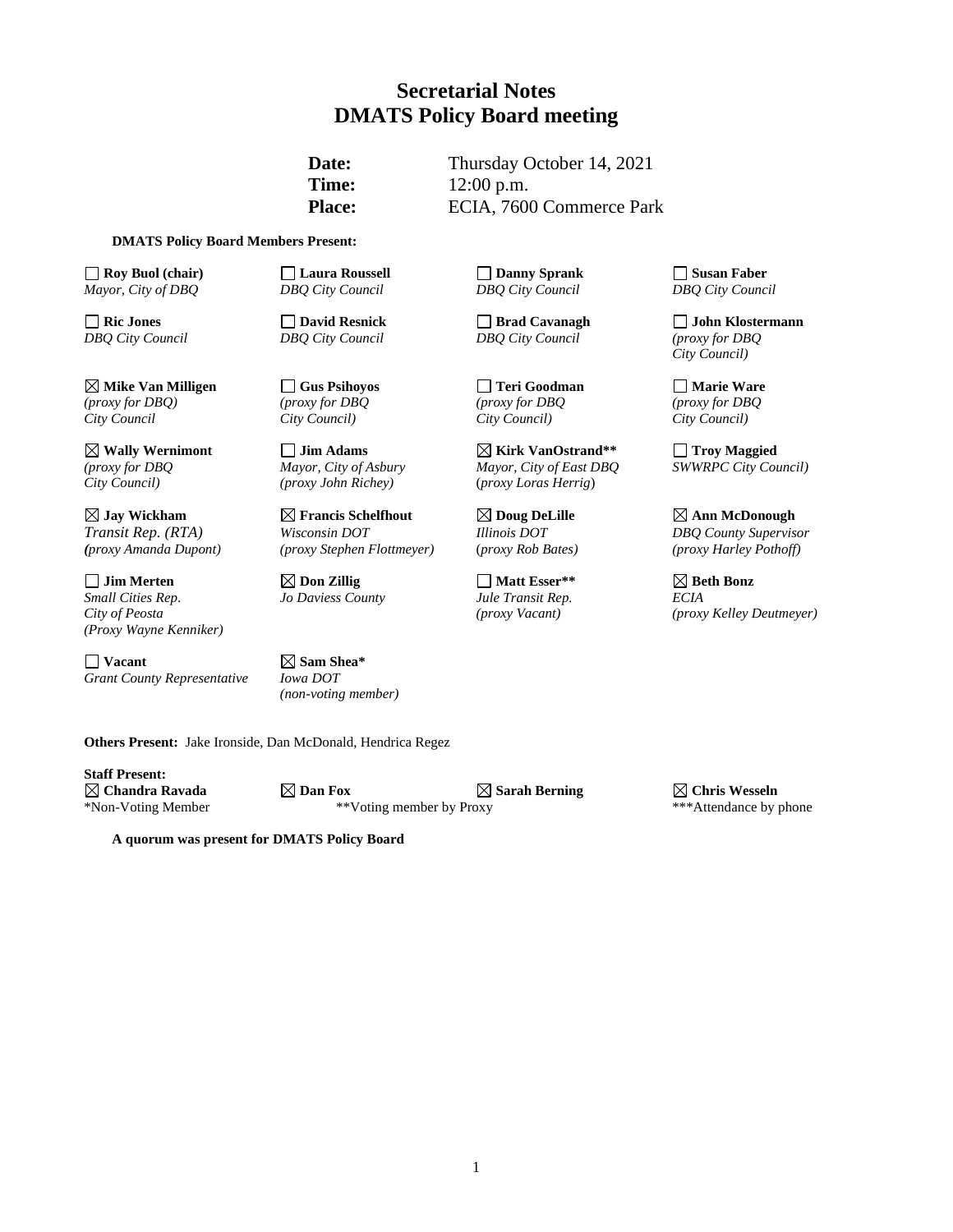### **Call to Order**

The DMATS Policy Board meeting was called to order by DMATS Policy Vice-Chair, Ann McDonough. Introductions were made at this time.

### **Review/Approve the Agenda for the Thursday, October 14, 2021 DMATS Policy Board meeting**

Motion by Herrig, second by Wickham to approve the agenda for the Thursday, October 14, 2021, DMATS Policy Board meeting. The motion passed unanimously.

#### **Review/Approve the minutes and receive and file the secretarial notes from the Thursday September 9, 2021 meeting**

Motion by Van Milligen, second by Herrig to approve the minutes and receive and file the secretarial notes from the Thursday September 9, 2021 DMATS Policy Board meeting. The motion passed unanimously.

# **Review/Approve resolutions for adopting Iowa Department of Transportation (IADOT), Illinois Department of Transportation (ILDOT) and Wisconsin Department of Transportation (WISDOT) Highway Safety Improvement Program Performance Measure targets for Dubuque Metropolitan Area Transportation Study (DMATS)**

Ravada referred to the resolution stating MPO staff recommend following the IA, IL and WI DOT safety targets. Ravada explained every year the Iowa, Illinois and Wisconsin DOT's performs a crash analysis test based on the rate of 100 million vehicle miles traveled, where they come up with the baseline for the next five years. Ravada stated if the MPO would perform the same test our baseline would be very close to the DOT's, therefore MPO staff suggest we adopt the DOT's targets.

Motion by Wickham, second by Herrig to approve the resolution for adopting Iowa Department of Transportation (IADOT), Illinois Department of Transportation (ILDOT) and Wisconsin Department of Transportation (WISDOT) Highway Safety Improvement Program Performance Measure targets for Dubuque Metropolitan Area Transportation Study (DMATS). The motion passed unanimously.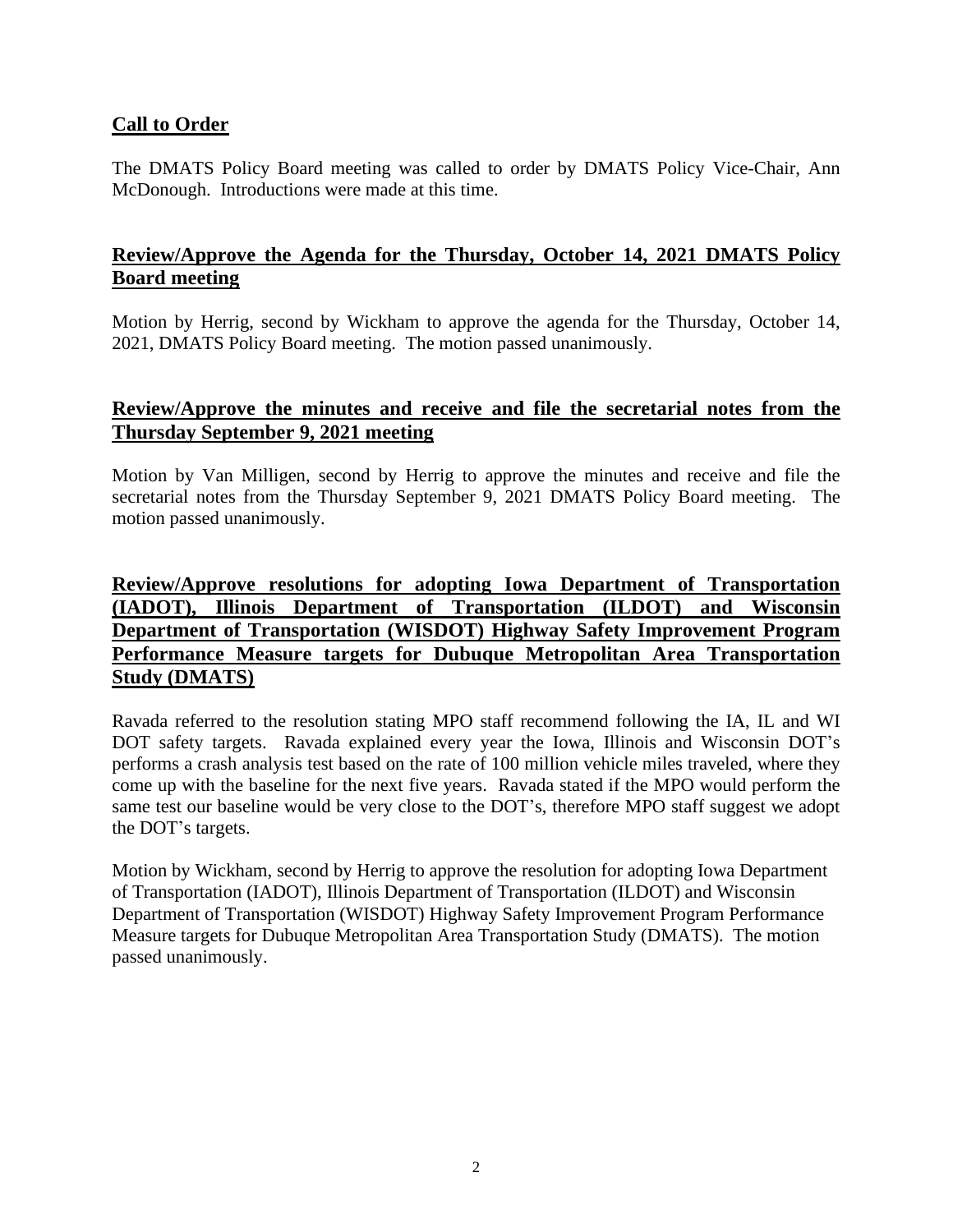## **Review/Approve Final DMATS 2050 Long Range Transportation Plan (LRTP)**

Motion by Zillig, second by Wickham to open the public hearing. The motion passed unanimously. The public hearing was opened at 12:08 p.m.

Ravada referred to the LRTP resolution stating based on the FAST Act the LRTP met all the requirements. Staff accommodated all changed giving and held public input meetings. Ravada requested board to recommend for Policy board approval.

Motion by Resnick, second by Jones to approve the Final draft of DMATS 2050 Long Range Transportation Plan (LRTP). The motion passed unanimously.

## **Review/Approve amendments to DMATS Federal Fiscal Year 2022-2025 Transportation Improvement Program (TIP)**

Ravada referred to the TIP handout stating the amendment is to split the Northwest Arterial and John Deere Road BUILD grant project. After much discussion with federal highway and the IA DOT, it was decided to split this project into two separate projects. Both projects will have two separate BID lettings.

Discussion followed.

Motion by Herrig second by Zillig to close the public hearing. The motion passed unanimously. The public hearing was closed at 12:16 p.m.

Motion by Zillig, second by Herrig to approve the amendments to DMATS Federal Fiscal Year 2022-2025 Transportation Improvement Program (TIP). The motion passed unanimously.

#### **Comments from public on an item that did not appear on the agenda**

No comments were made by the public.

#### **Other Business**

#### **Annual meeting**

Ravada asked board to supply him with topics for Stu Anderson from the IA DOT to present to the boards. Ravada also asked the board what their preference would be to have an in person or virtual meeting.